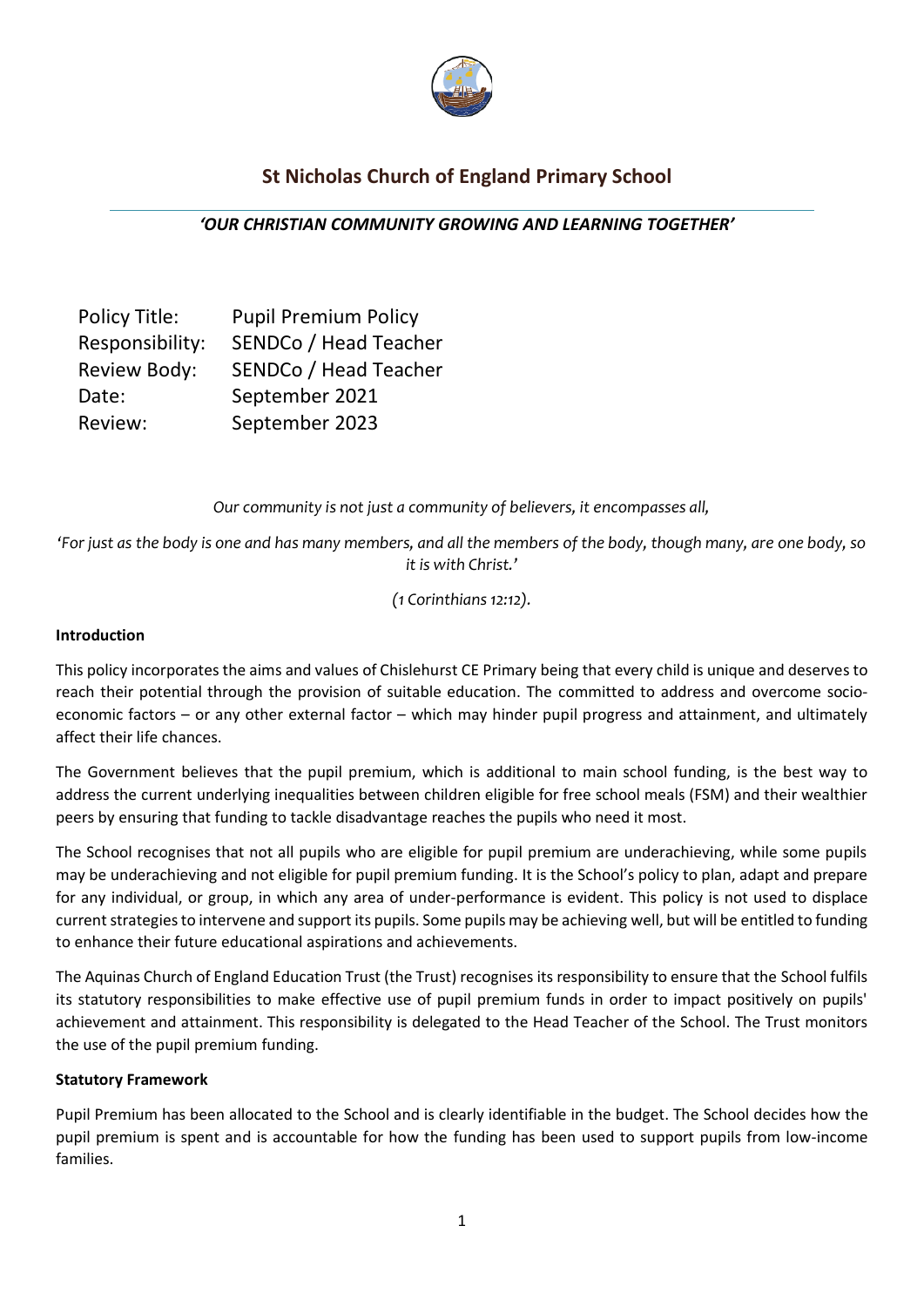Additional funding is received for pupils in receipt of FSM, for pupils in care, who have been continuously looked after for six months and those adopted from care and children of service personnel.

# **Aims**

The targeted and strategic use of pupil premium funding will support the School in achieving its aim of helping all pupils achieve their full potential. To do this, the School will ensure that the pupil premium funding reaches the groups of pupils for whom it was intended and that it makes a significant impact on their education and lives. The School will:

- Provide all pupils with fair and equal opportunities to achieve and excel in all areas of the curriculum; using and applying the most effective pedagogy supported by use of pupil premium funding; closing the attainment gap between our disadvantaged pupils and their peers and accelerating their progress.
- Work in partnership with families and pupils eligible for pupil premium, to plan, monitor and evaluate support and intervention in order to secure individual progress and achievement.
- Support and nurture our children from armed forces families to cope with the emotional and other stresses of military life; assessing and addressing their needs.
- Work with external partners and organisations to provide additional support for the social, emotional, health and wellbeing of all pupils with potential barriers to learning and achievement.
- Ensure the School fulfil statutory responsibilities to make effective use of pupil premium funds in order to impact positively on pupils' achievement and attainment.

Although the use of Free School Meals (FSM) is a generally reliable and nationally accepted method of identifying socially or financially disadvantaged pupils, the School recognises that:

- $\triangleright$  Not all pupils who receive FSM are socially disadvantaged.
- ➢ Not all socially disadvantaged pupils are registered for FSM.

Thus, the School reserve the right to allocate the pupil premium to support any pupil identified as being disadvantaged, following a needs analysis.

# **Responsibility**

The Head Teacher is responsible for the effective application of pupil premium funding. The day to day responsibility for which is delegated to the Deputy Head and SENCO.

This team will:

- Provide termly pupil premium progress reports for consideration by the SLT.
- Provide appropriate support and guidance for staff when planning pupil premium targets and support.
- Liaise with external partners and agencies, where necessary.
- Monitor quality and impact of intervention, e.g. one-to-one support, mentoring, etc.
- Monitor delegation of funding for pupil premium.
- Provide information on allocation for pupil premium funding via the school website and reports to the Trust.
- Work with designated staff to monitor attendance and evaluate against set targets on the pupil premium plan.
- Ensure teachers identify pupil premium pupils and their needs in order to ensure that they achieve expected progress.
- Ensure that meetings are held with parents and pupils to analyse and discuss needs.
- Work with pupils, parents and senior leaders to plan, implement and monitor the impact of the agreed support and intervention plan for children eligible for pupil premium.
- Ensure classroom support assistants are fully prepared to assess the progress and learning outcomes for all pupils, including those requiring additional suppor.t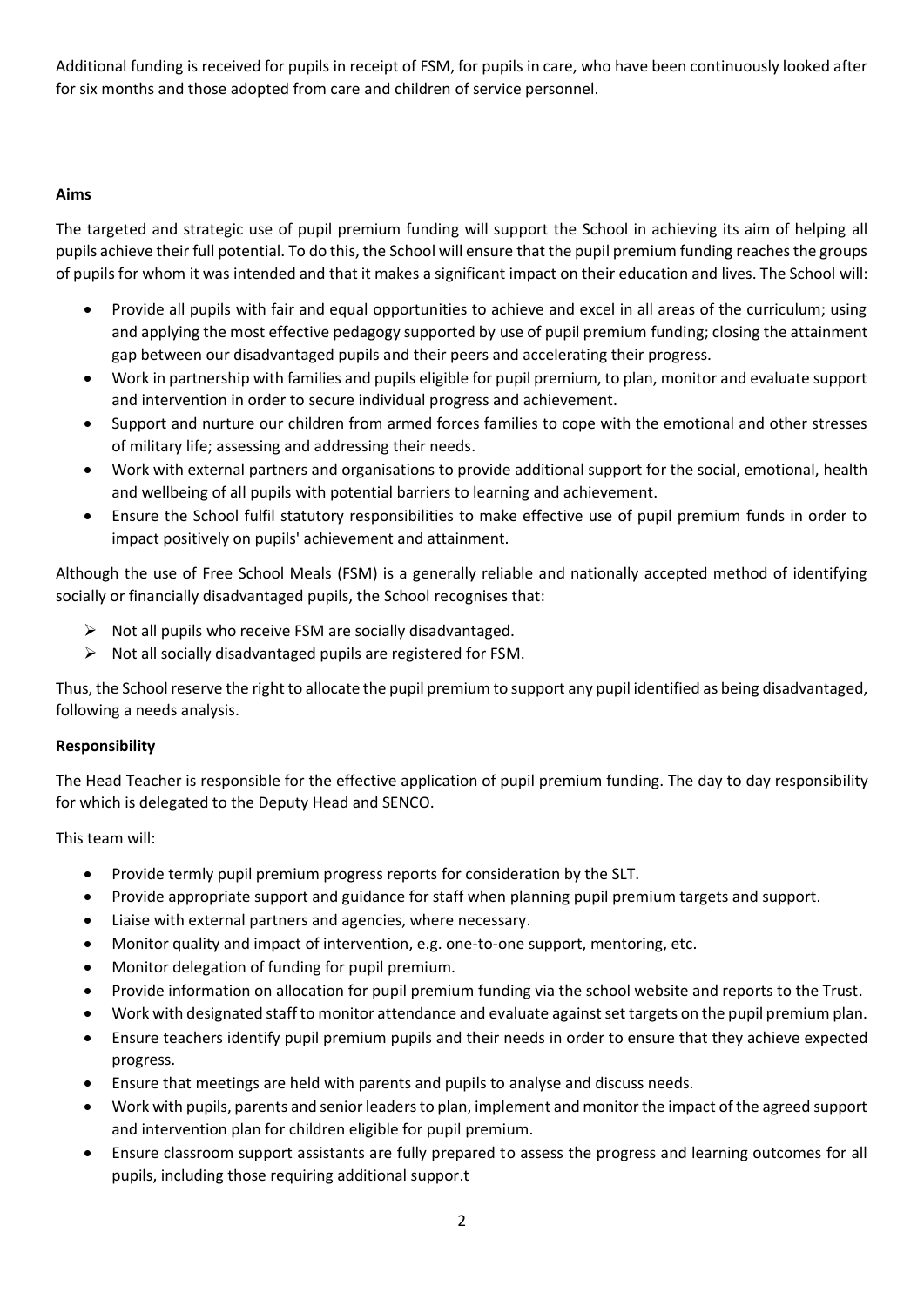- Take prompt action to inform senior leaders of any areas where a child's progress or performance may be directly – or adversely – affected by social or economic disadvantage.
- Maintain a record of pupil progress and impact of mentoring, and provide feedback to the class teacher.
- Liaise with external partners and agencies, where appropriate.
- Seek to promote the personal wellbeing of pupils and their involvement in the wider opportunities available through the extended curriculum.

#### **Provision at the School**

The School will look at the individual needs of each pupil in receipt of pupil premium funding and identify his/her barriers to learning whilst recognising and building on their strengths. There will be regular communication between staff to ensure that these pupils are identified and the necessary support and differentiation is put in place. The School will engage with parents to provide extensive support for them to develop their own skills in order support their children's learning

#### Common Barriers to Learning

The barriers to learning experienced by pupils attracting pupil premium funding include:

- Special educational needs either educational, social and emotional or physical disability.
- Less support at home.
- Weak language and communication skills.
- Lack of confidence.
- More frequent behaviour difficulties.
- Attendance and punctuality issues.

Given these barriers, range of provision the School may consider making for this group may include:

- Learning support / Achievement and standards– for example, additional support in class.
- Pastoral support The School will take steps to raise self-esteem, extend the personal skill set and support pupils in receipt of pupil premium to make appropriate choices in order to maximise learning opportunities.
- Extra-curricular and enrichment provision. This may include: school visits or music lessons.
- Links with parents The School will take steps to develop parental engagement and raise aspirations.
- External services The School may use pupil premium funding to buy in additional psychological and welfare services to support pupils in receipt of pupil premium and their families.

# **Measuring and reporting**

The School will evaluate the impact on each pupil at the end of each term. Evaluation will focus on academic gains and how pupils' self-confidence has developed as a consequence of the intervention. It will consider:

- The progress made towards narrowing the gap by year group for pupil premium pupils
- An outline of the provision that was made during the term
- An evaluation of the effectiveness in terms of the progress made by pupil premium pupils.

The School will issue an annual statement online to parents on how the pupil premium funding has been used to address the issue of closing the gap for disadvantaged pupils.

# **Evaluation**

The success criteria for this policy are:

- An effective system for identifying, assessing and monitoring pupils.
- The majority of pupil premium children meeting their individual targets.
- Developing confident and independent learners.
- Parents that are engaged and involved in their children's learning